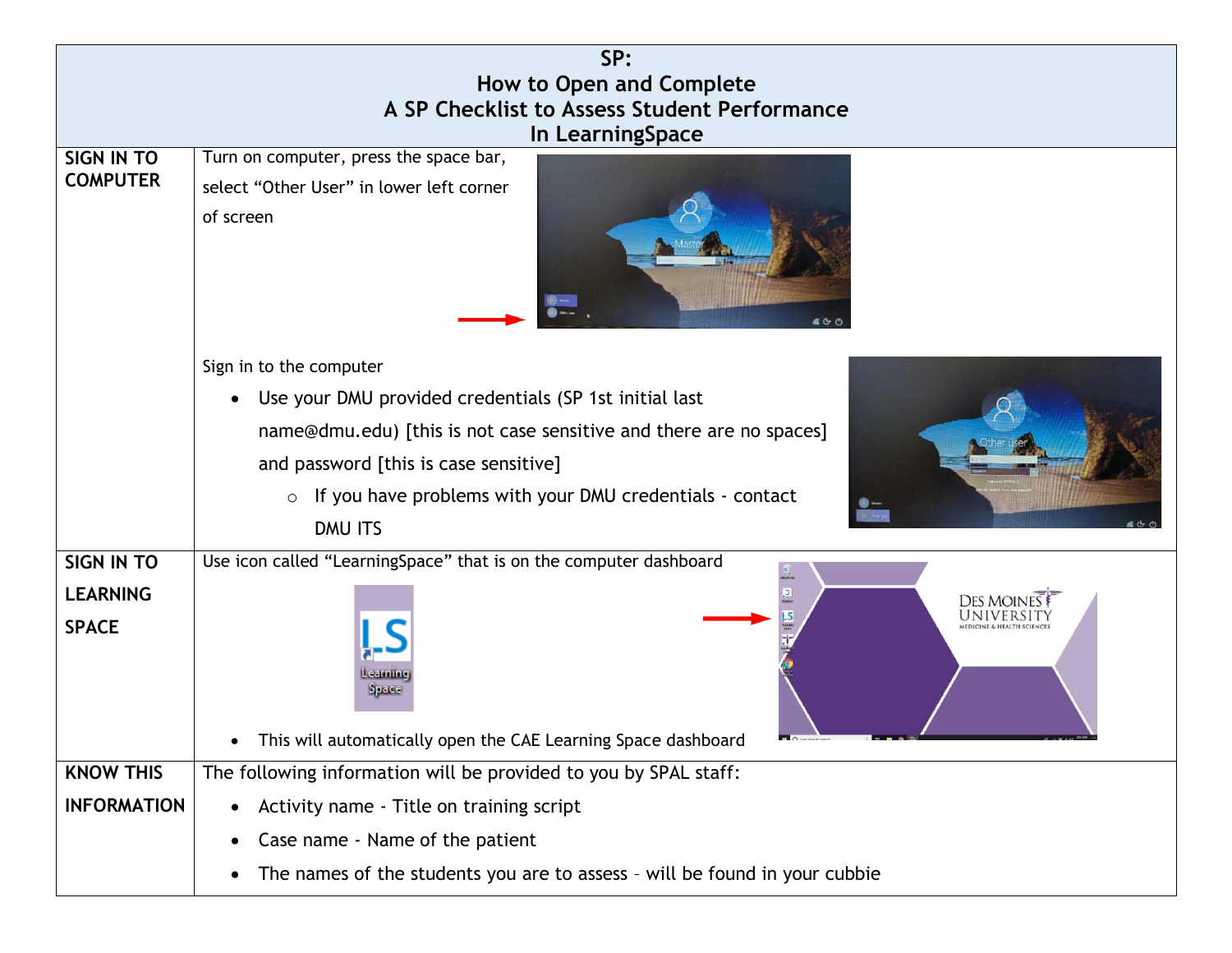|                                                                                                                               | <b>Find Activity on Dashboard</b>                                                                                                                                      |        |
|-------------------------------------------------------------------------------------------------------------------------------|------------------------------------------------------------------------------------------------------------------------------------------------------------------------|--------|
|                                                                                                                               | ⊛<br><b>VIDEO REVIEW</b>                                                                                                                                               |        |
|                                                                                                                               | 12 YOUR ACTIVITIES                                                                                                                                                     | Search |
|                                                                                                                               | Current Activities (1)<br>Upcoming Activities (0)                                                                                                                      |        |
|                                                                                                                               | COM2022 CRS Cardio SPAL OPEN TILL 11/28 12:00 A<br>SP DATA ENTR                                                                                                        |        |
| Click the SP Data Entry button after the Activity name.                                                                       | Find the Activity on your dashboard. We are using COM2022 CRS Cardio SPAL for this example.                                                                            |        |
|                                                                                                                               | Select Case name and name of student performance to assess                                                                                                             |        |
| Case:<br>Student:                                                                                                             | COM2022 CRS Cardio SPAL<br>Please select the case you want to fill in.<br>Fill in the SP Part for the following case:<br>Wynn D. Shopper (Short of Breath)<br>Continue |        |
| The checklist is attached to a recorded video. To open the checklist:<br>Click on the student name that needs to be evaulated | Find the case for the activity - If multiple cases are playing you will need to select the case name for your patient role                                             |        |
| Students that have already been evaluated will have a (X) behind their name.                                                  | Tip: Ensure you are selecting the correct student. This is very important!                                                                                             |        |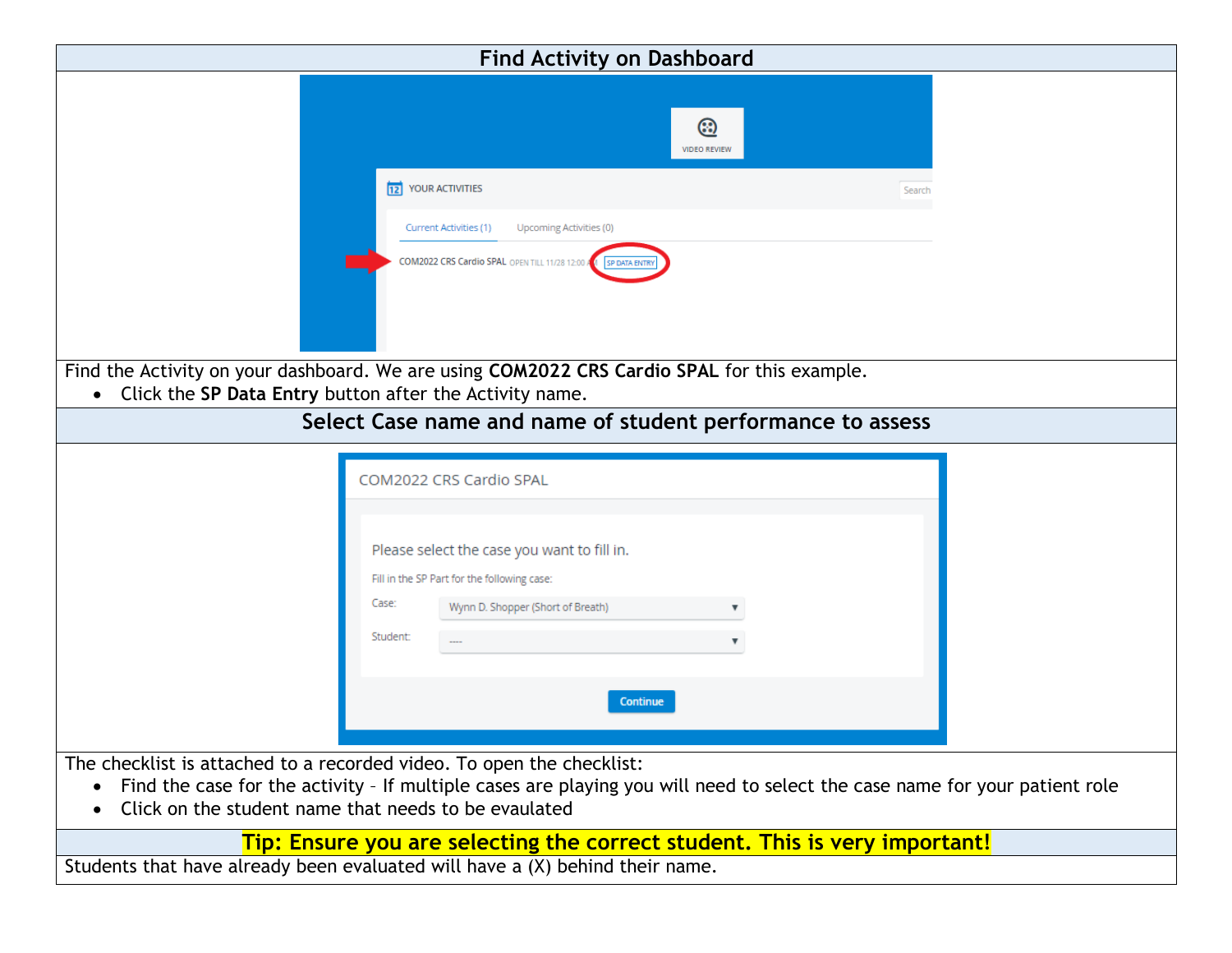| <b>Completing Checklist</b> |                                                                                                                                                                                           |             |  |               |          |  |
|-----------------------------|-------------------------------------------------------------------------------------------------------------------------------------------------------------------------------------------|-------------|--|---------------|----------|--|
|                             | la COM2022 CRS Cardio SPAL<br>Wynn D. Shopper (Short of Breath)<br>f <sup>3</sup> Test Learner001                                                                                         |             |  |               |          |  |
|                             | $\Box$ Physical Exam                                                                                                                                                                      |             |  |               |          |  |
|                             | ALL exams MUST be performed ON THE SKIN for full credit.                                                                                                                                  |             |  |               |          |  |
|                             | 1. Listened to my heart in 4 correct areas with the diaphragm and bell<br>Not Done<br>Aortic                                                                                              | $\bullet$   |  |               |          |  |
|                             | Pulmonic<br>Tricuspid<br>Mitral                                                                                                                                                           |             |  | $\vee$ Submit | ⊘ Cancel |  |
|                             | $\bigcirc$ Comment                                                                                                                                                                        |             |  |               |          |  |
|                             | 2. Listened to my aorta<br>$\bigcirc$ No<br>$\bigcirc$ Yes                                                                                                                                | $\mathbf 0$ |  |               |          |  |
|                             | 3. Listened to my lungs correctly<br>Not Done<br>Listened to full cycle (inhale and exhale) with each stethoscope placement<br>Asked me to open my mouth<br>Asked me to take deep breaths | $\bullet$   |  |               |          |  |
|                             | 4. Felt for a pulse on the TOP of both feet OR on the inside behind each ankle bone<br>$\bigcirc$ No<br>$\bigcirc$ Yes                                                                    | $\bullet$   |  |               |          |  |

The checklist opens automatically. It displays:

- The Activity name
- The Case name
- The student's name

Complete the checklist by clicking on the appropriate answer, which will fill in with black.

- Instructions that pertain to the entire section will appear just under the blue section header bar.
- The black circle with an "i" to the upper right of a question will provide instructions pertaining to that item
- Squares indicate multiple answers can be selected, circles require single answer only
- Remember to click the blue **Submit** button at the bottom of the page when you are done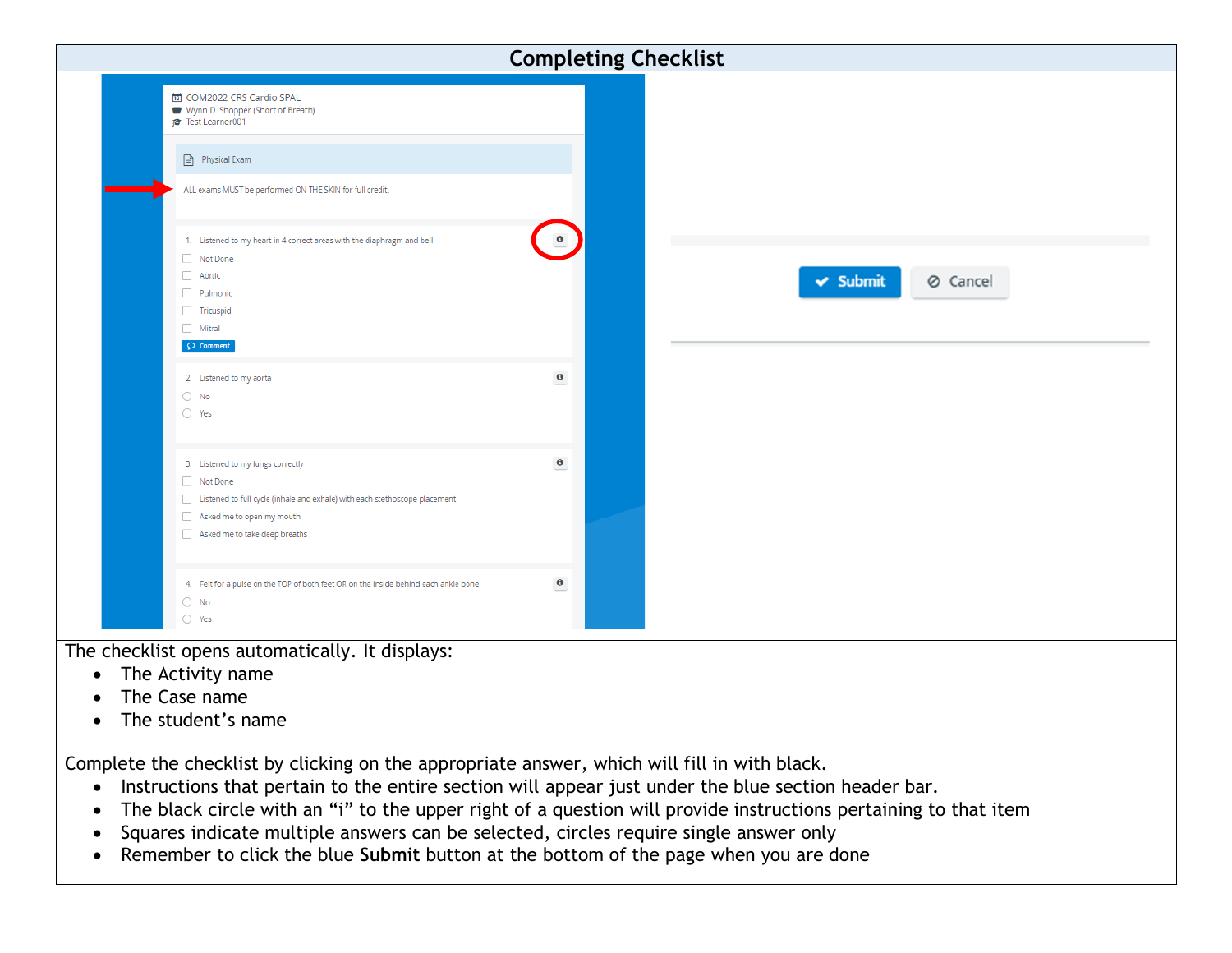|                                                                                                                                                                                                     |                                                                                                                                                  | <b>Missing required responses</b> |  |
|-----------------------------------------------------------------------------------------------------------------------------------------------------------------------------------------------------|--------------------------------------------------------------------------------------------------------------------------------------------------|-----------------------------------|--|
|                                                                                                                                                                                                     | You have to answer the highlighted questions! *                                                                                                  |                                   |  |
|                                                                                                                                                                                                     | <b>O</b> Below Average<br>O Average<br>Above Average<br>O Perfect<br>$\circledcirc$ Comment                                                      |                                   |  |
|                                                                                                                                                                                                     | 16. Physical Examination Organization<br>Not Done/Weak Attempt<br>Below Average<br>Average<br>Above Average<br>Perfect<br>$\circledcirc$ Comment | $\bullet$                         |  |
|                                                                                                                                                                                                     | 17. Diagnosis<br>Not Done/Weak Attempt<br>Below Average<br>Average<br>Above Average<br>O Perfect<br>$\circledcirc$ Comment                       | $\bullet$                         |  |
|                                                                                                                                                                                                     | 18. Plan                                                                                                                                         | $\bullet$                         |  |
| If you missed selecting an answer on a question and hit submit, a message will pop up telling you to answer the highlighted<br>questions.<br>Complete responses and click submit again<br>$\bullet$ |                                                                                                                                                  | Tip: Verify answer submission     |  |
|                                                                                                                                                                                                     | COM2022 CRS Cardio SPAL                                                                                                                          |                                   |  |
|                                                                                                                                                                                                     | Thank you for your responses.                                                                                                                    |                                   |  |
|                                                                                                                                                                                                     | Please select the case you want to fill in.                                                                                                      |                                   |  |
| You will automatically be returned to SP Data Entry but you will see the message at the top if your answers were captured.<br>• Select your next student and repeat the process.                    |                                                                                                                                                  |                                   |  |